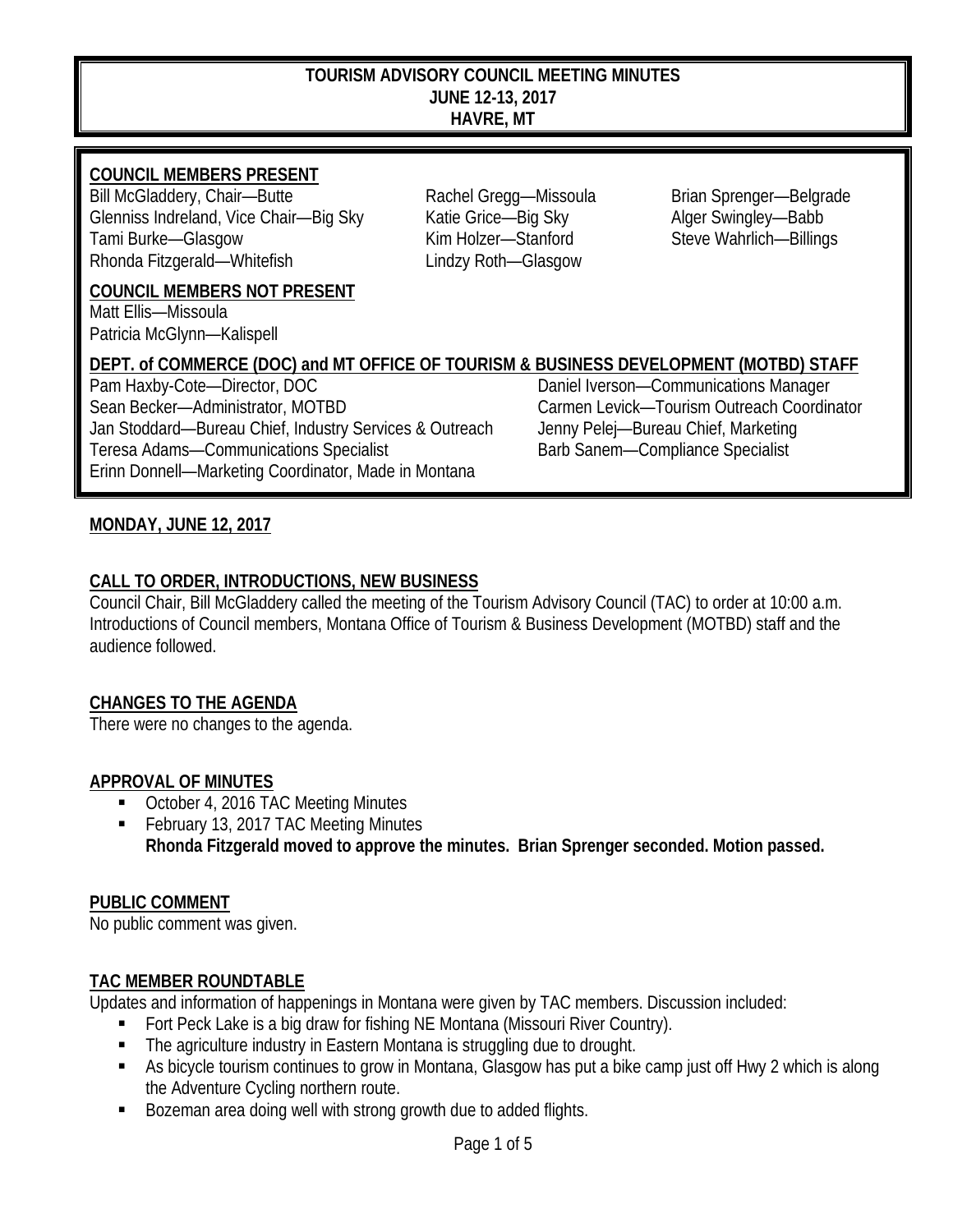- New hotels, restaurants and retail in Kalispell.
- Tribal tourism is being discussed to get more engagement from the tribes to help growth with projects and tourism opportunities.
- Missoula is expecting a strong concert/music market due to the addition of new venues.
- Big Sky had a strong winter season and the summer season is off to a busy start.
- Butte is in the midst of their festival season (Including Montana Folk Festival, An Ri Ra, Evel Knieval Days, etc.) There is also a big focus on outdoor recreation in the Butte area.
- Glacier area has added over 325 new rooms and three more hotels are breaking ground to build.
- Whitefish is adding a new parking structure which will add 212 spaces in the downtown area.
- Bicycle shuttles are available for Glacier Park from Whitefish.
- Running races are a draw for the Big Sky area.
- The solar eclipse on August 21 is expected to bring a lot of people to the Southwest part of MT for viewing.
- **EXECTE 1** Lodging numbers are down in Billings and Eastern Montana.
- Billings will be hosing the NAIA women's basketball tournament in 2019.
- **Travel is up in the Great Falls and Central Montana region.**
- New hotels are being built in Great Falls.

## **MONTANA OFFICE OF TOURISM & BUSINESS DEVELOPMENT (MOTBD) UPDATE**—MOTBD Staff

Montana Office of Tourism & Business Development (MOTBD) updates and budget information was given. If you would like to receive the Friday Flash news and updates, please email Carmen Levick at [CLevick@mt.gov.](mailto:CLevick@mt.gov)

## **REGION/CVB MARKETING PLAN PRESENTATIONS**

The Regions and CVBs gave an oral presentation of their marketing plan and budget. The Marketing Committee met prior to the TAC meeting to discuss the marketing plans and made their recommendations to the full council.

*Glacier Country*—**Steve Wahrlich moved to approve the recommendation of the Marketing Committee for final approval of the marketing plan as submitted with the stipulation that the Marketing Committee has the authority to approve opportunity projects on behalf of the Council. Alger Swingley seconded. Motion passed.**

*Kalispell CVB*— **Kim Holzer moved to approve the recommendation of the Marketing Committee for final approval of the marketing plan as submitted with the stipulation that the Marketing Committee has the authority to approve opportunity projects on behalf of the Council. Katie Grice seconded. Motion passed.**

*Missoula CVB*—**Brian Sprenger moved to approve the recommendation of the Marketing Committee for final approval of the marketing plan as submitted with the stipulation that the Marketing Committee has the authority to approve opportunity projects on behalf of the Council. Lindzy Roth seconded. Motion passed.**

*Whitefish CVB*—**Rachel Gregg moved to approve the recommendation of the Marketing Committee for final approval of the marketing plan as submitted with the stipulation that the Marketing Committee has the authority to approve opportunity projects on behalf of the Council. Tami Burke seconded. Rhonda Fitzgerald abstained. Motion passed.**

*Central Montana*— **Alger Swingley moved to approve the recommendation of the Marketing Committee for final approval of the marketing plan as submitted with the stipulation that the Marketing Committee has the authority to approve opportunity projects on behalf of the Council. Katie Grice seconded. Motion passed.**

*Great Falls CVB*—**Kim Holzer moved to approve the recommendation of the Marketing Committee for final approval of the marketing plan as submitted with the stipulation that the Marketing Committee has the authority to approve opportunity projects on behalf of the Council. Steve Wahrlich seconded. Motion passed.**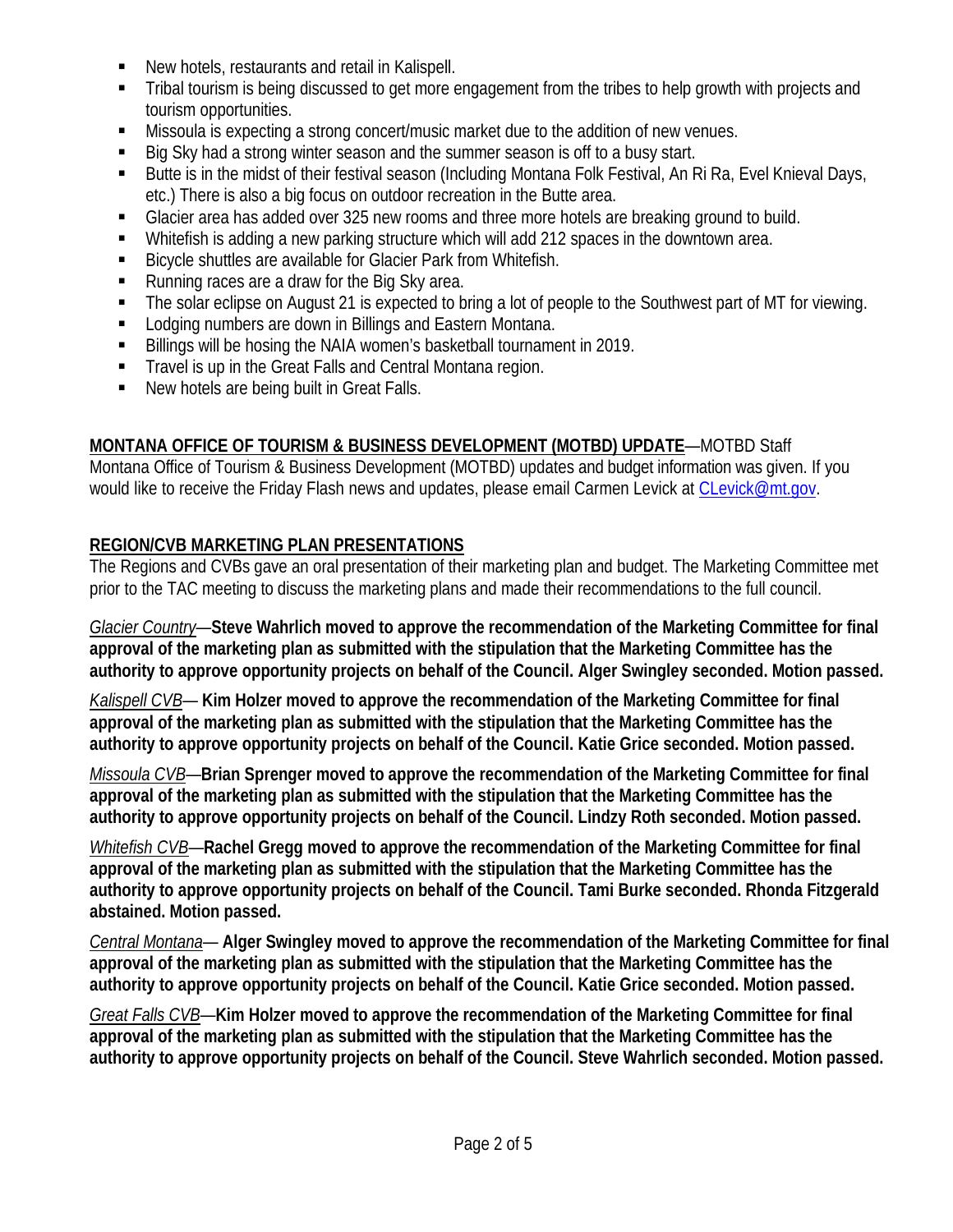*Missouri River Country*—**Kim Holzer moved to approve the recommendation of the Marketing Committee for final approval of the marketing plan as submitted with the stipulation that the Marketing Committee has the authority to approve opportunity projects on behalf of the Council. Lindzy Roth seconded. Tami Burke abstained. Motion passed.**

*Sidney CVB*—**Rachel Gregg moved to approve the recommendation of the Marketing Committee for final approval of the marketing plan as submitted with the stipulation that the Marketing Committee has the authority to approve opportunity projects on behalf of the Council. Steve Wahrlich seconded. Motion passed.**

*Southwest Montana*—**Brian Sprenger moved to approve the recommendation of the Marketing Committee for final approval of the marketing plan as submitted with the stipulation that the Marketing Committee has the authority to approve opportunity projects on behalf of the Council. Alger Swingley seconded. Motion passed.**

*Butte CVB*—**Rhonda Fitzgerald moved to approve the recommendation of the Marketing Committee for final approval of the marketing plan as submitted with the stipulation that the Marketing Committee has the authority to approve opportunity projects on behalf of the Council. Katie Grice seconded. Motion passed.**

*Dillon CVB*—**Alger Swingley moved to approve the recommendation of the Marketing Committee for final approval of the marketing plan as submitted with the stipulation that the Marketing Committee has the authority to approve opportunity projects on behalf of the Council. Kim Holzer seconded. Motion passed.**

*Helena CVB*—**Kim Holzer moved to approve the recommendation of the Marketing Committee for final approval of the marketing plan as submitted with the stipulation that the Marketing Committee has the authority to approve opportunity projects on behalf of the Council. Rachel Gregg seconded. Motion passed.**

## **COMMITTEE REPORTS BY RESPECTIVE CHAIRS**

**Marketing Committee/Audits**—Glenniss Indreland, Chair

The Marketing Committee recommended final approval for the following audits:

*Butte (FY15)*: Approval as submitted with uncommitted funds on hand of \$79,544.00.  **Steve Wahrlich moved to approve the recommendation. Brian Sprenger seconded. Motion passed.**

 *Butte (FY16)*: Approval as submitted with uncommitted funds on hand of \$0.00.  **Kim Holzer moved to approve the recommendation. Lindzy Roth seconded. Motion passed.**

 *Dillon (FY16)*: Approval as submitted with uncommitted funds on hand of \$126.24.  **Steve Wahrlich moved to approve the recommendation. Alger Swingley seconded. Motion passed.**

 *Glendive (FY15)*: Approval as submitted with uncommitted funds on hand of \$7,712.01.  **Lindzy Roth moved to approve the recommendation. Tami Burke seconded. Motion passed.**

 *Glendive (FY16)*: Approval as submitted with uncommitted funds on hand of \$24,320.53.

 **Steve Wahrlich moved to approve the recommendation. Alger Swingley seconded. Motion passed.**

 *Miles City (FY15)*: Approval as submitted with uncommitted funds on hand of \$18,394.20.  **Brian Sprenger moved to approve the recommendation. Katie Grice seconded. Motion passed.**

 *Miles City (FY16)*: Approval as submitted with uncommitted funds on hand of \$376.08.  **Kim Holzer moved to approve the recommendation. Lindzy Roth seconded. Motion passed.**

 *Missoula (FY16)*: Approval as submitted with uncommitted funds on hand of \$495.59.  **Alger Swingley moved to approve the recommendation. Rhonda Fitzgerald seconded. Motion passed.**

 *Red Lodge (FY15)*: Approval as submitted with uncommitted funds on hand of \$13,024.27.  **Steve Wahrlich moved to approve the recommendation. Alger Swingley seconded. Motion passed.**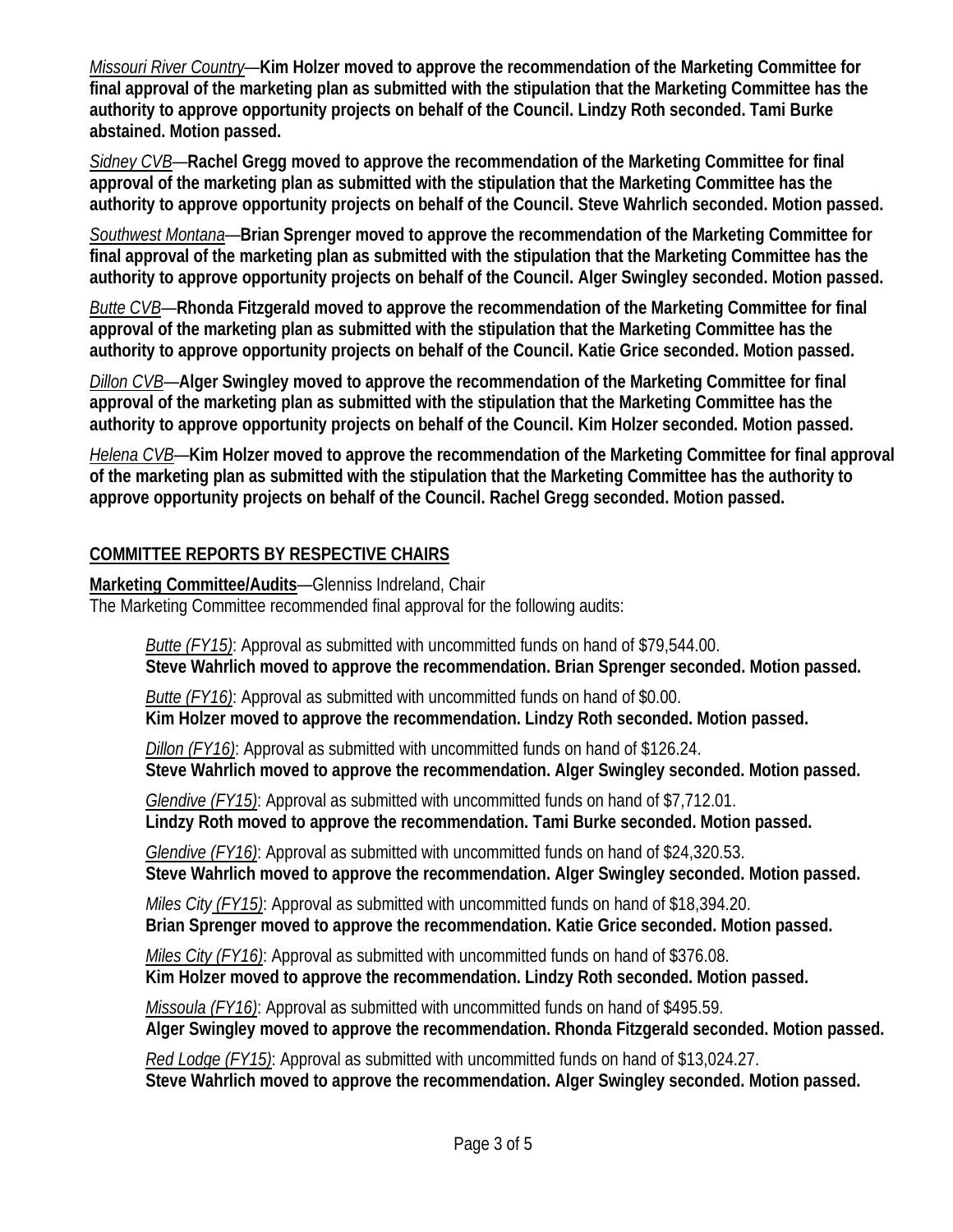*Red Lodge (FY16)*: Approval as submitted with uncommitted funds on hand of \$1,436.04.  **Rachel Gregg moved to approve the recommendation. Alger Swingley seconded. Motion passed.**

 *Sidney (FY15)*: Approval as submitted with uncommitted funds on hand of \$60,537.31.  **Alger Swingley moved to approve the recommendation. Katie Grice seconded. Motion passed.**

 *Sidney (FY16)*: Approval as submitted with uncommitted funds on hand of \$48,522.52.  **Alger Swingley moved to approve the recommendation. Brian Sprenger seconded. Motion passed.**

### **Executive Committee**—Bill McGladdery, Chair

Bill stated that the TAC is supposed to have a member to serve on the Heritage Commission Board and asked for volunteers. Alger Swingley said that he would be willing to do so.

Three TAC members' terms are expiring July 1, 2017. Bill said that Glenniss Indreland and Steve Wahrlich will apply for re-appointment but that Matt Ellis does not intend to apply for re-appointment. The TAC is requesting that new appointments will include more representation from Southeast Montana or Missouri River Country.

Rhonda Fitzgerald and Kim Holzer will serve as the nominating committee and will have a recommendation for the full Council at the October 2017 meeting.

## **Research Committee**—Rhonda Fitzgerald, Chair

Non-resident data collection continues and other studies are in progress. All research project information can be found at the ITRR website a[t www.itrr.umt.edu.](http://www.itrr.umt.edu/)

## **MEETING RECESSED**

## **TUESDAY, JUNE 13, 2017**

Bill McGladdery called the meeting to order at 8:00 a.m. He thanked the reception sponsors and hotel staff for their hospitality.

## **TOURISM MARKETING UPDATE**—Jenny Pelej, MOTBD Marketing Bureau Chief

A recap of the FY17 summer and winter campaigns was given. Also shown was an overview of the FY18 consumer marketing plan including seasonal and social media campaigns for national and regional markets.

## **REGION/CVB MARKETING PLAN PRESENTATIONS (CONTINUED)**

The Regions and CVBs gave an oral presentation of their marketing plan and budget. The Marketing Committee met prior to the TAC meeting to discuss the marketing plans and made their recommendations to the full council.

*Southeast Montana*—**Rhonda Fitzgerald moved to approve the recommendation of the Marketing Committee for final approval of the marketing plan as submitted with the stipulation that the Marketing Committee has the authority to approve opportunity projects on behalf of the Council. Rachel Gregg seconded. Motion passed.**

*Billings CVB*—**Kim Holzer moved to approve the recommendation of the Marketing Committee for final approval of the marketing plan as submitted with the stipulation that the Marketing Committee has the authority to approve opportunity projects on behalf of the Council. Alger Swingley seconded. Motion passed.**

*Glendive CVB*—**Kim Holzer moved to approve the recommendation of the Marketing Committee for final approval as submitted with the stipulation that the Marketing Committee has the authority to approve opportunity projects on behalf of the Council. Tami Burke seconded. Motion passed.**